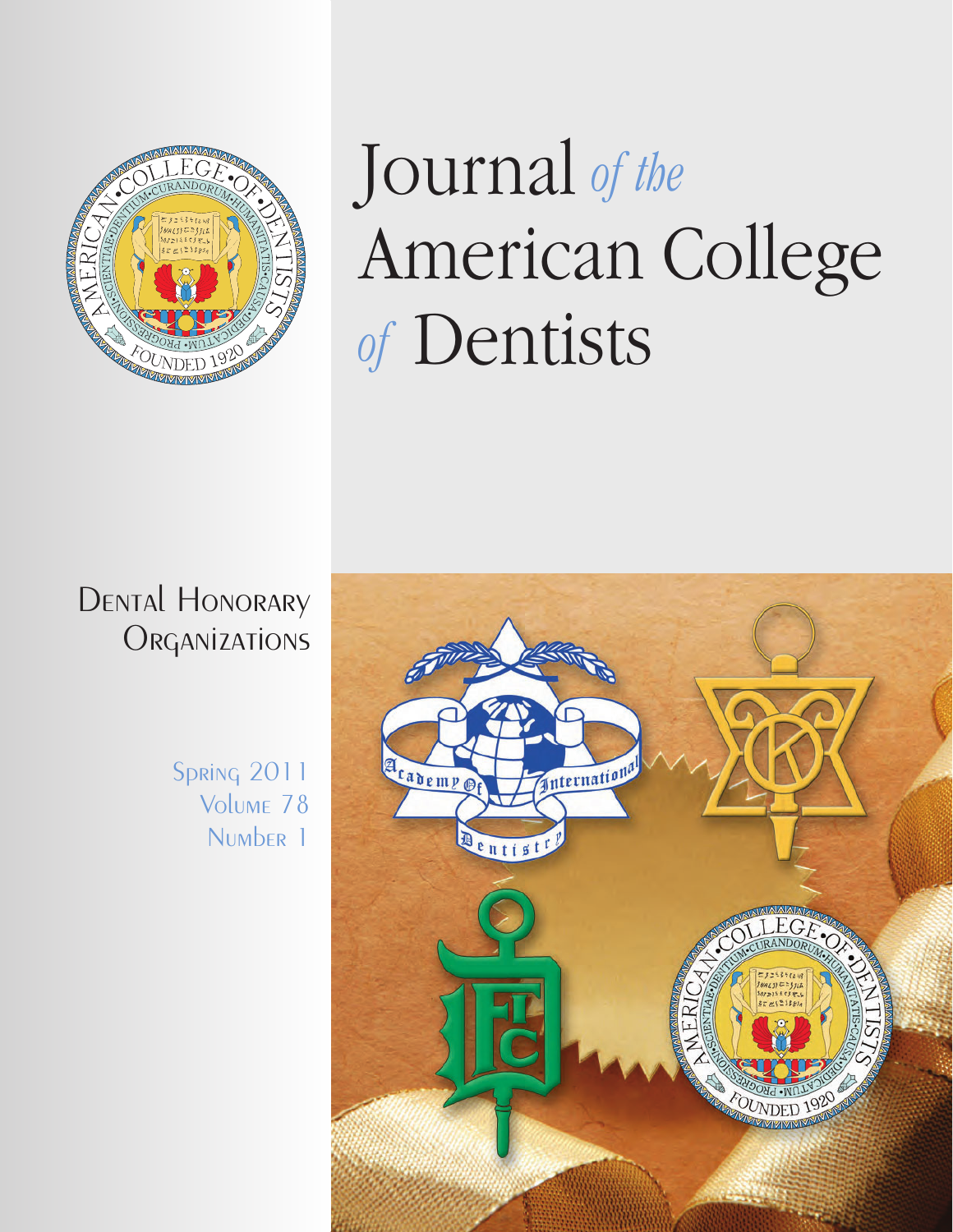# Omicron Kappa Upsilon

# A Historical and Current Perspective

#### Jon B Suzuki, DDS, PhD, MBA, FACD

#### **Abstract**

Founded by G. V. Black at Northwestern Dental School in 1914, Omicron Kappa Upsilon is the "Phi Beta Kappa" of dentistry, honoring students, faculty members, and honorary members for academic excellence and professional character. In addition, the honor society has a history of granting recognition of schools and individuals who have distinguished themselves and show promise for advancing dental education.

micron Kappa Upsilon (OKU)<br>is the national honor society<br>in dentistry, symbolizing the<br>outstanding scholarship and character is the national honor society in dentistry, symbolizing the outstanding scholarship and character of graduating senior dental students, as determined by dental school faculty. The organization is generally referred to as the "Phi Beta Kappa" of dentistry, with membership restricted to dentists recognized in attaining a high grade point average upon graduation from dental school. More recently, OKU has broadened its sphere of influence beyond scholarship and includes such initiatives as service, mentorship, outreach, and research.

Primary alumni membership in OKU is first determined using a two-step process: first class rank is considered (top 20% of the dental school graduating class upon GPA), the faculty vote from this pool based on other qualities including character, service, research, etc (top 12% of the dental school graduating class). Therefore, in a class of 100 dental students, only 12 students are inducted into the local dental school OKU chapter as alumni members upon graduation.

Other categories of OKU membership are faculty and honorary membership. These categories also follow specific criteria for induction, such as excellence in teaching, research, and service to the component dental school (please see www.oku.org for further details).

OKU has its origin with the senior graduating dental class of 1914 at Northwestern University in Chicago. Dr. Green Vardiman Black, known as

"GV Black," dean of the Northwestern University Dental School, initiated the first OKU chapter ("Alpha" chapter). Black then invited the deans of 51 other schools to organize and form a national network composed of local honorary dental societies, unified with a gold OKU insignia (on April 8, 1915), a certificate of incorporation (state of Illinois on March 15, 1916), and constitution and bylaws (1921).

Several dental schools quickly followed and became charter members. These include, in order: the University of Pittsburgh (Beta chapter); Washington University, St. Louis (Gamma chapter); North Pacific Dental College, Seattle (Delta chapter); Creighton University, Omaha, Nebraska (Epsilon chapter); University of Southern California (Zeta chapter); The Ohio State University (Theta chapter), Vanderbilt University, Nashville, Tennessee (Iota chapter), University of Pennsylvania (Eta chapter), and Medical College of Georgia, Augusta



Dr. Suzuki is Secretary/ Treasurer of OKU Supreme Chapter and Associate Dean for Graduate Education, Temple University School of Dentistry; Jon.Suzuki@ temple.edu.

Acknowledgments: Recognition is extended to Ms. Jan John, Corresponding Secretary for the Supreme Chapter, and Ms. Gayle Schooley, Administrative Specialist to Dr. Suzuki.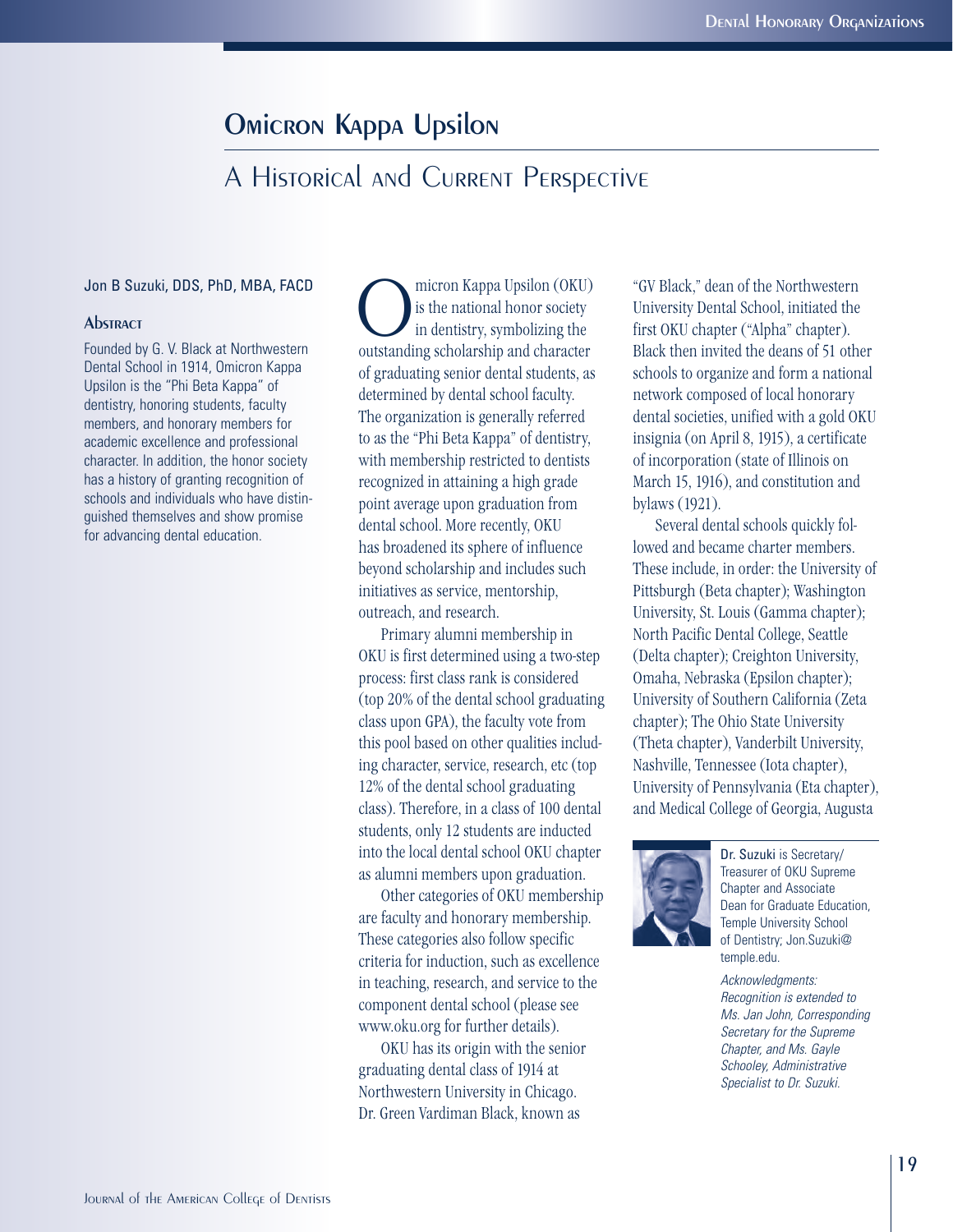## Table 1: OKU Chapters

| Chapter                | Active    | School                                    | Inception | Secretary                  |
|------------------------|-----------|-------------------------------------------|-----------|----------------------------|
| Alpha                  | <b>No</b> | Northwestern University                   | 1914      |                            |
| <b>Beta</b>            | Yes       | University of Pittsburgh                  | 1916      | Dr. Michael A. Dobos       |
| Gamma                  | <b>No</b> | Washington University at St. Louis        | 1916      |                            |
| Delta                  | Yes       | University of Oregon                      | 1916      | Dr. Larry Doyle            |
| Epsilon                | Yes       | <b>Creighton University</b>               | 1916      | Dr. Gary H. Westerman      |
| Zeta                   | Yes       | University of Southern California         | 1916      | Dr. John Sanders           |
| Eta                    | Yes       | University of Pennsylvania                | 1916      | Dr. Arthur I. Steinberg    |
| <b>Theta</b>           | Yes       | <b>Ohio State University</b>              | 1916      | Dr. John Walters           |
| lota                   | <b>No</b> | <b>Vanderbilt University</b>              | 1916      |                            |
| Kappa                  | Yes       | Virginia Commonwealth University          | 1921      | Dr. Carol Brooks           |
| Lambda                 | <b>No</b> | <b>Emory University</b>                   | 1923      |                            |
| Mu                     | Yes       | University of lowa                        | 1923      | Dr. Heather Heddens        |
| Nu                     | Yes       | University of Louisville                  | 1924      | Dr. Gary A. Crim           |
| Xi                     | Yes       | <b>Marquette University</b>               | 1924      | Dr. Thomas Smithy          |
| <b>Omicron</b>         | Yes       | <b>Baylor College of Dentistry</b>        | 1925      | Dr. Brent Hutson           |
| Pi                     | <b>No</b> | Loyola University (Chicago)               | 1925      |                            |
| Rho                    | Yes       | University of Missouri at Kansas City     | 1928      | Dr. John Rapley            |
| Sigma                  | Yes       | University of Illinois                    | 1928      | Dr. James Ricker           |
| Tau                    |           |                                           |           |                            |
|                        | <b>No</b> | Loyola University (New Orleans)           | 1928      |                            |
| Upsilon                | Yes       | <b>Case Western Reserve University</b>    | 1929      | Dr. Madge Potts-Williams   |
| Phi                    | Yes       | University of Maryland                    | 1929      | Dr. Elaine Romberg         |
| Chi                    | Yes       | University of Michigan                    | 1929      | Dr. Philip Richards        |
| Psi                    | Yes       | University of Tennessee                   | 1929      | Dr. Mark Scarbecz          |
| Omega                  | Yes       | <b>New York University</b>                | 1929      | Dr. Michael B. Ferguson    |
| Alpha Alpha            | Yes       | University of Nebraska                    | 1929      | Dr. Paul Hansen            |
| <b>Beta Beta</b>       | Yes       | University of Minnesota                   | 1929      | Dr. Carol Meyer            |
| Gamma Gamma            | Yes       | <b>Harvard University</b>                 | 1930      | Dr. I. Leon Dogon          |
| Delta Delta            | Yes       | University of the Pacific                 | 1933      | Dr. Robert Sarka           |
| <b>Epsilon Epsilon</b> | Yes       | <b>Columbia University</b>                | 1934      | Dr. Jason J. Psillakis     |
| Zeta Zeta              | No        | Georgetown University                     | 1934      |                            |
| Eta Eta                | <b>No</b> | <b>Saint Louis University</b>             | 1934      |                            |
| Theta Theta            | Yes       | <b>Indiana University</b>                 | 1934      | Dr. Lisa Willis            |
| Kappa Kappa            | Yes       | <b>Temple University</b>                  | 1936      | Dr. Louis Tarnoff          |
| Lambda Lambda          | Yes       | State University of N.Y. at Buffalo       | 1937      | Dr. Gerard Wieczkowski Jr. |
| Mu Mu                  | Yes       | University of Texas Houston               | 1940      | Dr. Lisa Thomas            |
|                        |           |                                           |           |                            |
| Nu Nu                  | Yes       | University of Detroit Mercy               | 1941      | Dr. James Winkler          |
| Xi Xi                  | Yes       | <b>Tufts University</b>                   | 1944      | Dr. Arthur Weiner          |
| <b>Omicron Omicron</b> | Yes       | <b>Meharry Medical College</b>            | 1945      | Dr. William Scales         |
| Pi Pi                  | Yes       | <b>Howard University</b>                  | 1948      | Dr. Cecile E. Skinner      |
| Rho Rho                | Yes       | University of California-San Francisco    | 1948      | Dr. Molly Newlon           |
| Sigma Sigma            | Yes       | University of Washington                  | 1950      | Dr. Douglas Verhoef        |
| <b>Tau Tau</b>         | Yes       | University of Toronto, Canada             | 1950      | Dr. Julia Rukavani         |
| <b>Upsilon Upsilon</b> | Yes       | University of North Carolina              | 1953      | Dr. Allen Samuelson        |
| Phi Phi                | Yes       | University of Alabama                     | 1954      | Dr. Merrie H. Ramp         |
| Chi Chi                | Yes       | Loma Linda University                     | 1956      | Dr. Gregory Mitchell       |
| Psi Psi                | No.       | <b>Fairleigh Dickinson University</b>     | 1957      |                            |
| Omega Omega            | Yes       | <b>UMDNJ-New Jersey Dental School</b>     | 1957      | Dr. James Delahanty        |
| Alpha Beta             | Yes       | <b>West Virginia University</b>           | 1961      | Dr. Robert Wanker          |
| Beta Gamma             | Yes       | University of Puerto Rico                 | 1961      | Dr. Darrel Hillman         |
| Gamma Delta            | <b>No</b> | University of Manitoba, Canada            | 1961      |                            |
| <b>Delta Epsilon</b>   | Yes       | University of Kentucky                    | 1966      | Dr. Robert Kovarik         |
| <b>Epsilon Zeta</b>    | Yes       | <b>UCLA</b>                               | 1967      | Dr. Carol A. Bibb          |
| Zeta Eta               | Yes       | University of South Carolina              | 1970      | Dr. Walter Renne           |
| Eta Theta              | <b>No</b> | University of British Colombia            | 1970      |                            |
| Theta Kappa            | Yes       | Louisiana State University                | 1971      | Dr. J. Lee Hochstedler     |
| Kappa Lambda           | Yes       | Georgia Health Sciences University        | 1972      | Dr. Kevin Frazier          |
|                        |           |                                           |           |                            |
| Lambda Mu              | Yes       | <b>Boston University</b>                  | 1972      | Dr. Catherine S. Sarkis    |
| Mu Nu                  | Yes       | University of Texas, San Antonio          | 1973      | Dr. Michaell Huber         |
| Nu Xi                  | Yes       | Southern Illinois University              | 1973      | Dr. Debra Dixon            |
| Xi Omicron             | Yes       | University of Florida                     | 1974      | Dr. Ronald E. Watson       |
| <b>Omicron Pi</b>      | Yes       | University of Oklahoma                    | 1975      | Dr. J. Mark Felton         |
| Pi Rho                 | Yes       | University of Colorado                    | 1976      | Dr. John D. McDowell       |
| <b>Rho Sigma</b>       | Yes       | University of Mississippi                 | 1977      | Dr. William T. Buchanan    |
| Sigma Tau              | Yes       | <b>Stony Brook University</b>             | 1977      | Dr. Denise Trochesset      |
| <b>Tau Upsilon</b>     | <b>No</b> | <b>Oral Roberts University</b>            | 1979      |                            |
| <b>Upsilon Phi</b>     | <b>No</b> | University of Western Ontario, Canada     | 1984      |                            |
| Phi Chi                | Yes       | University of Connecticut                 | 1997      | Dr. Steven M. Lepowsky     |
| Chi Psi                | Yes       | Nova Southeastern University              | 2000      | Dr. Harvey Quinton         |
| Psi Omega              | Yes       | University of Nevada Las Vegas            | 2003      | Dr. Marcia M Ditmyer       |
| <b>Beta Alpha</b>      | Yes       | Arizona School of Dentistry & Oral Health | 2007      | Dr. Mike Lazarski          |
| <b>Beta Delta</b>      | Yes       | <b>Midwestern University</b>              | 2010      | Dr. Christine Halket       |
|                        |           |                                           |           |                            |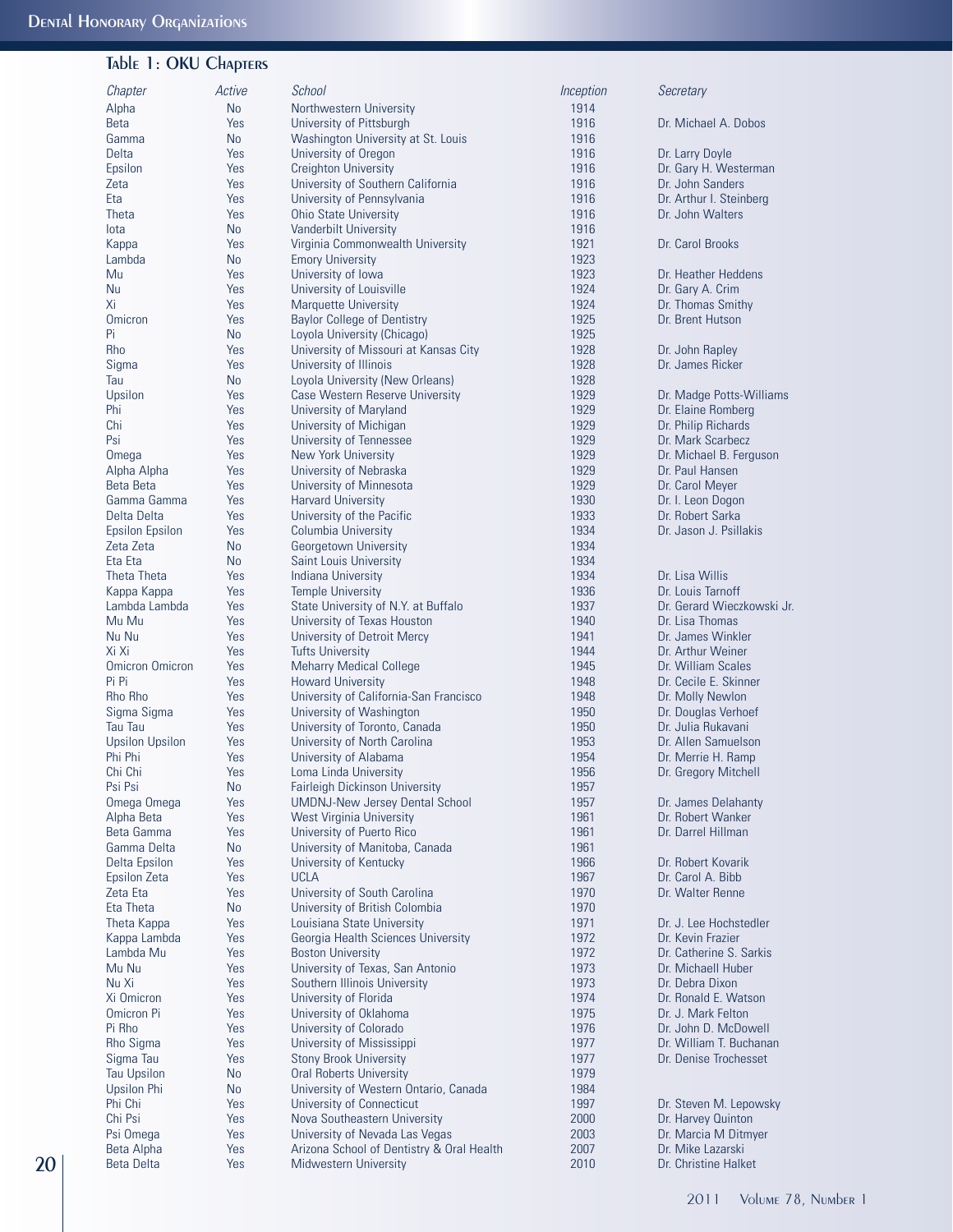(Kappa chapter). Due to the closure of Northwestern University Dental School in Chicago several years ago, the University of Pittsburgh, Beta chapter, is now the oldest OKU chapter in existence. All current OKU component chapters in good standing are listed in Table 1.

The mission of OKU is reflected in the origin of its name, OKU, indicating "Conservation of Teeth and Health." Omicron represents "odious," or teeth, Kappa represents the first letter of Kai, the Greek word for "and," and Upsilon represents "health," since Upsilon is the closest Greek letter to sound like the letter "h" in English. Sigma (Greek letter for "S") represents "conservation" and is the predominant Greek letter on the OKU logo (see top right).

Further historical information was published as "historical review of OKU" by Erling Theon (1958) and, although no longer in print, it is available on the OKU.org Web site (see tab on "history" www.OKU.org).

In 2005, a major electronic archival and database project was approved by the OKU Supreme Chapter board of directors (officers) and funded in threeyear increments from the general ledger account. This project, referred to as the "OKU-information technology initiative" or "OKU-IT," has two aims:

To develop a dynamic and historic database website of all OKU component chapters and supreme chapter members, officers, annual meeting minutes, applications for certificates, keys, necrology, and contact information (addresses, phone numbers, e-mail addresses and officers) of current chapters. Working with a web master, the current (since 2000) Supreme Chapter Editor, Dr. James Delahanty, University of Medicine and Dentistry of New Jersey, Newark, has been supervising this arm of the OKU-IT initiative. Annual updates and revisions are completed by June 30 of each academic year.

To electronically scan and archive each paper document, photograph, and memorabilium of the Supreme Chapter library and files (since OKU's inaugural meeting in 1914). This project is ongoing and requires characterization of the tens of thousands of OKU documents. This arm of the OKU-IT initiative is supervised by the current (since 1990) Supreme Chapter Executive Secretary/Treasurer, Dr. Jon B. Suzuki, Temple University, Philadelphia.

Although OKU has as its origins to honor dental students for excellence in scholarship and character, several programs have enhanced its development in maturation as a national program. In the 1980s, the "American Fund for Dental Health (AFDH)-Charles Craig Education Fellowship" was financially sponsored by OKU. This award provided tuition and living expenses for two years for graduate students of specialty training with the obligation to enter academic dentistry full-time for a minimum of five years. These recipients have continued their academic careers and have emerged to become deans, associate deans, and leaders within the profession. Although the AFDH-Charles Craig Education Fellowship Award was recently discontinued, other OKU awards emerged upon nomination, development, and approval by the board of directors (officers) of the Supreme Chapter, the governing authority of the national network of chapters. Established in 1997, and awarded annually since 1998, the Dr. Stephen H. Leeper Teaching Excellence Award has been dedicated to individuals who have demonstrated innovative teaching styles and have exhibited consistent excellence in dental education. A list of award recipients can be found in Table 2.



OKU has broadened its sphere of influence beyond scholarship and includes such initiatives as service, mentorship, outreach, and research.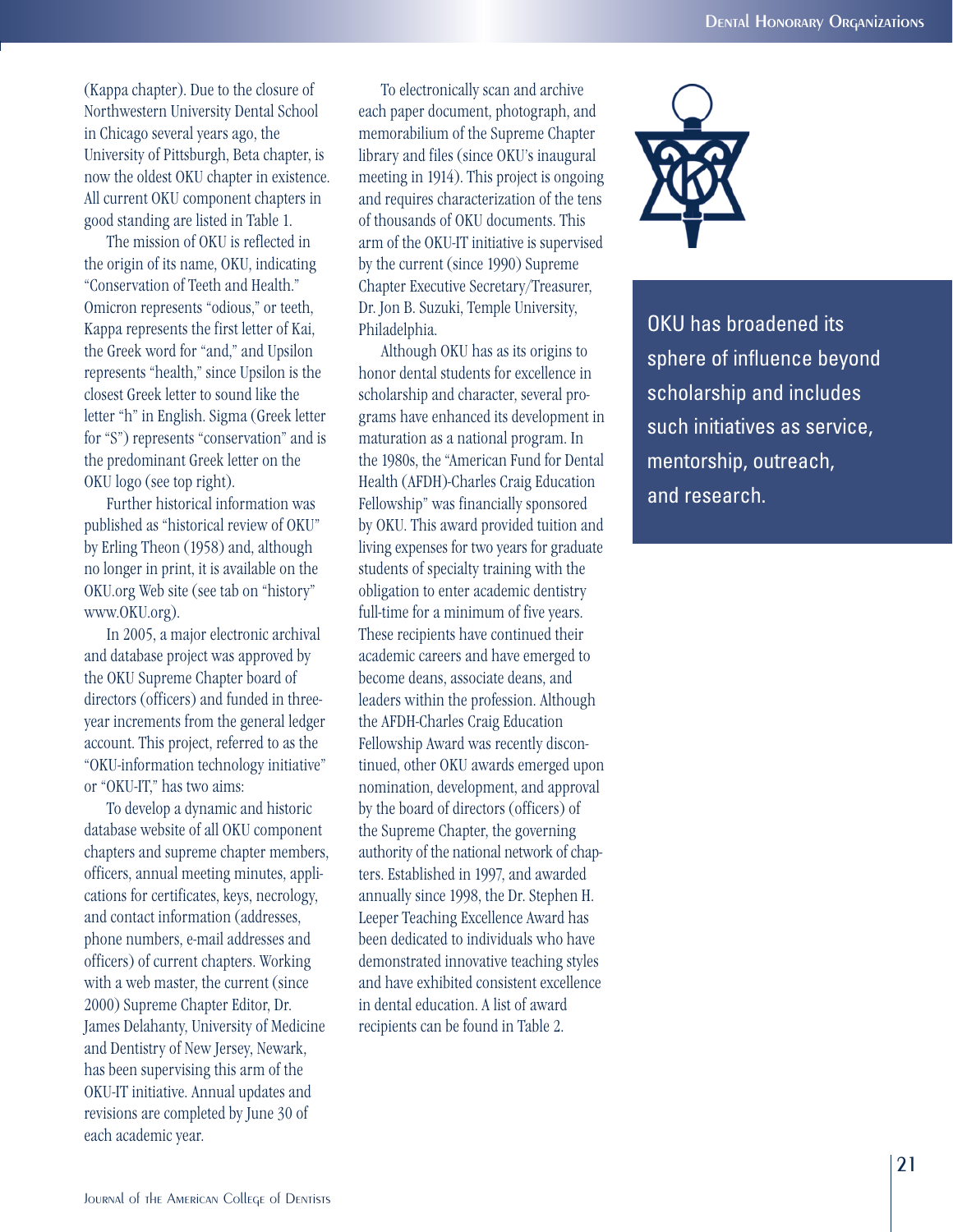[OKU] will continue to produce leaders who motivate dental students to achieve academic and clinical excellence.

In 1999 two new awards were approved by the Supreme Chapter. The Omicron Kappa Upsilon-Charles Craig Teaching Award was created to recognize dental educators who have been teaching fewer than five years and have demonstrated innovative teaching techniques in the art and science of dentistry. Faculty at the undergraduate, graduate, and residency training levels are eligible and creativity, motivation, and innovation are emphasized. Recipients with their university affiliation are listed in Table 3.

The Omicron Kappa Upsilon "Chapter Award" recognizes an OKU component chapter that has created exemplary programs promoting excellence at the local level. The award honors a dental school chapter that has created innovative programs fostering professional development in the spirit of OKU. Component chapters receiving this prestigious award are listed in Table 4. Details on academic service, scholarship, and research innovations supported by local component chapters may be found on www.OKU.org and includes projects such as sponsorships of "white coat" ceremonies, tuition scholarships, Haiti relief programs, and dental care to disadvantaged patients in the Dominican Republic.

At the 2005 annual meeting of Omicron Kappa Upsilon, the supreme chapter established the "New Educator Research Grant" with the provision that awarding of the first grant be deferred until the necessary funds (capital) are raised to finance the award. Pursuant to this motion, the board of directors has continued the task of soliciting the financial support to begin funding this new award.

The goals of the OKU new educator research grant are two-fold: first, to enable junior faculty to develop research skills with an established mentor; and, second, to provide junior faculty with

the opportunity to initiate a research project that can develop into a larger, extramurally funded study. It is expected that the recipient will present the results of his or her research at the annual business meeting of the Supreme Chapter of Omicron Kappa Upsilon during the American Dental Education Association or the International-American Association for Dental Research annual meetings following completion of the funded project.

In the past decade, OKU has partnered with its "sister" chapter, the Dental Hygiene Honor Society, Sigma Phi Alpha. Each alternate year, the two honorary organizations have organized and financially sponsored an "OKU-Sigma Phi Alpha" joint symposium at the American Dental Education Association (ADEA) annual meeting. Recent topics have included "diversity," "ethics," "mentorship," and "imaging in dentistry and medicine." National officers from OKU and Sigma Phi Alpha work together beginning one year prior to this symposium event.

In conclusion, OKU remains a premier and highly selective honorary dental organization which recognizes scholarship and character. However, the sphere of influence of OKU has recently extended beyond academics and now includes service and related activities. Characteristics such as leadership in academic dentistry, organized dentistry, and clinical practice frequently have their origins in OKU membership. The organization will continue to produce leaders who motivate dental students to achieve academic and clinical excellence. ■